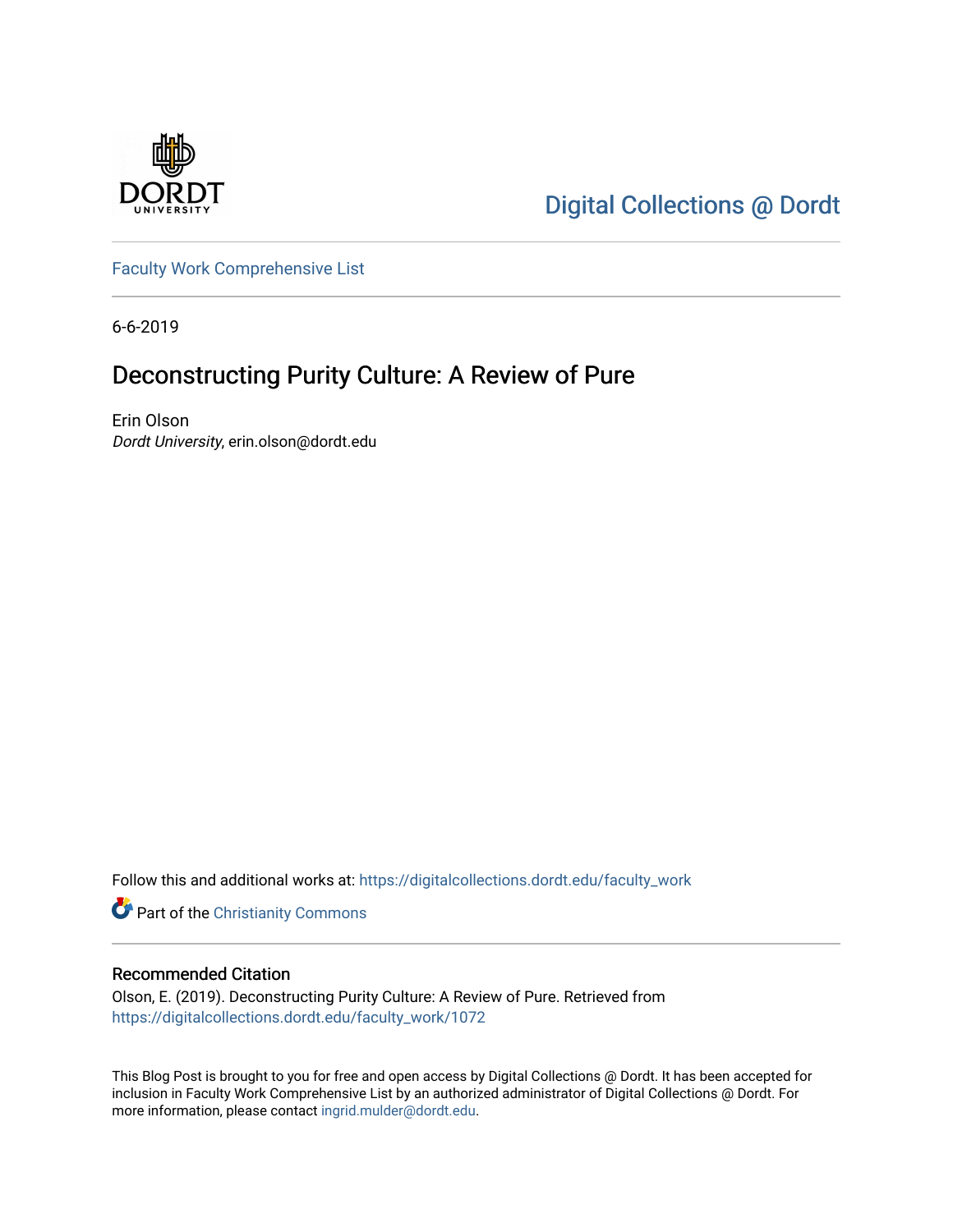### Deconstructing Purity Culture: A Review of Pure

#### Abstract

"So how can we teach kids to respect and protect and value their sexuality without leading to feelings of shame and guilt around their normal urges and impulses?"

Posting about the book Pure from In All Things - an online journal for critical reflection on faith, culture, art, and every ordinary-yet-graced square inch of God's creation.

<https://inallthings.org/deconstructing-purity-culture-a-review-of-pure/>

#### Keywords

In All Things, book review, Pure, evangelicalism, shame, women, Linda Kay Klein

#### **Disciplines**

**Christianity** 

#### **Comments**

[In All Things](http://inallthings.org/) is a publication of the [Andreas Center for Reformed Scholarship and Service](http://www.dordt.edu/services_support/andreas_center/) at Dordt [College](http://www.dordt.edu/).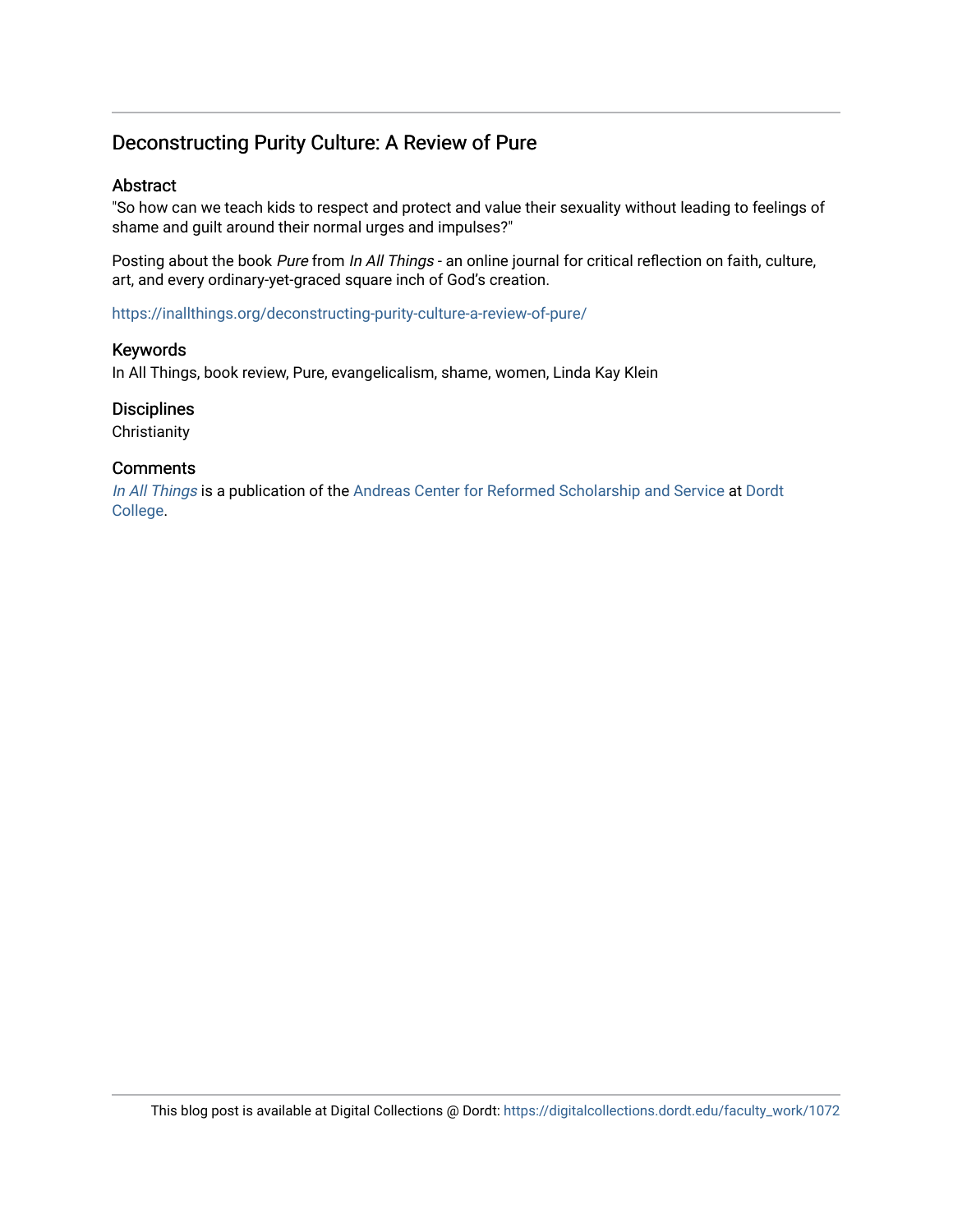

June 6, 2019

# **Deconstructing Purity Culture: A Review of** *Pure*

**Erin [Olson](https://inallthings.org/contributor/erin-olson/)**

**Title:** *Pure: Inside the [Evangelical](https://www.amazon.com/Pure-Inside-Evangelical-Movement-Generation/dp/1501124811) Movement that Shamed a [Generation](https://www.amazon.com/Pure-Inside-Evangelical-Movement-Generation/dp/1501124811) of Young Women and How I Broke Free*

**Author:** Linda Kay Klein **Publisher:** Atria Books **Publishing Date:** September 4, 2018 **Pages:** 352 (Hardcover) **ISBN:** 978-1501124815

During most my elementary and middle school summers, I spent a week at a Baptist summer camp in Minnesota. I have some great memories from camp, but I was recently reminded of one memory as I was reading Linda Kay Klein's book *Pure.* One summer when I was probably twelve or thirteen, I was listening to the camp pastor talk about dating and relationships as he told us girls in the group to make a list of the nonnegotiable characteristics we wanted in a spouse. We were to use these as a ruler when deciding whom to date or not to date. Since girls weren't guided merely by hormones or sexual desire like boys, it was up to us to be the relationship gatekeepers and make rational decisions about whom we dated and what happened within the confines of those dating relationships.

Later, as a high school junior or senior, I read Joshua Harris's *I Kissed Dating Goodbye* and swallowed its premise hook, line, and sinker. It quickly became one of the most influential books on the way I viewed dating and romantic relationships. I wasn't dating anyway, so this book really just became my "holier-than-thou" justification for why I didn't have a boyfriend. I never received a purity ring and didn't take a purity pledge, per se, but I was wholeheartedly committed to this new way of thinking about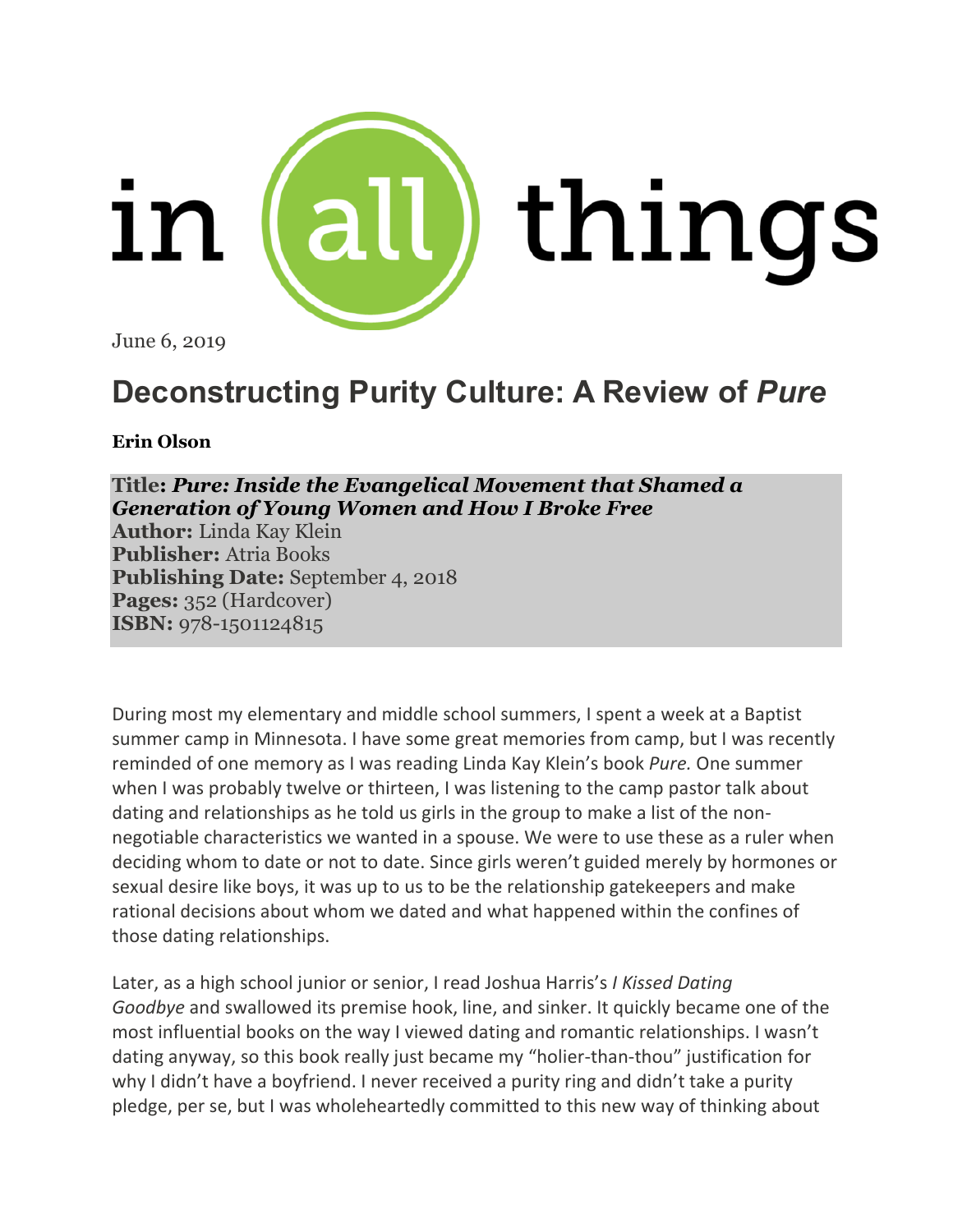dating and courtship and, eventually, marriage. I believed that girls were the keepers of both male and female purity and boys couldn't be trusted to control their hormones or desires. Girls needed to guard their virginity and the virginity of their male peers, which meant always being conscious of what you were wearing or how you were behaving and how you might be tempting your "brother" to sin.

Caught up in the sexual counter-revolution of the 1980's, the evangelical church at this time developed programs for their youth that emphasized purity and abstinence which intentionally excluded any type of comprehensive sex education. Linda Kay Klein grew up in the throes of purity culture, and in her book *Pure: Inside the Evangelical Movement that Shamed a Generation of Young Women and How I Broke Free*, she tells of her own journey to understanding sexual purity through the evangelical lens of a teen in the 90's. Based on her own experience of shame and confusion, Klein went on to interview over 80 other women who had experienced the purity culture movement and found that a common theme for many of these women was shame, experienced as they struggled with their own sexual identity and desires but were told that these instincts and impulses were sinful and dirty. Klein identified both in her own experience and the experiences of those she interviewed how sexual purity was over-emphasized to the point that girls and young women especially began to feel like their salvation was hinging on it.

The messages of purity culture have been clear and strong since the 90's, Klein explains and her interviewees affirm. Sex before marriage is wrong and therefore anything sexual is also wrong, and boys can't be trusted to guard their own sexuality so girls must take up that responsibility as well. Girls are taught their purity is a gift they should hold to tightly, so on their wedding night they can offer it to their husband as a symbol of their faith to him and to God. Girls are even warned to keep the number of boys they've kissed to a minimum, or often encouraged to save their first kiss for their husbands at the marriage altar. The result of this message is women who feel shameful of their own sexuality and desires because it is expected in boys and men, but is seen as abnormal in girls and women. Once married, however, Christian virgin women are to become the "tigress" of marital sex. Their husband introduces them to the act of marriage and, like a light switch, all of their sexual desires come pouring out and are fulfilled in the marital relationship. Klein's interviewees, however, tell a different story. The shame and fear around sex and sexuality does not just go away as soon as you enter the marital relationship. You cannot simply flip a switch and feel okay about what's been shameful for most of your past. What is supposed to be natural and normal now, continues to feel clumsy and dirty even after you've been given the green light of marriage.

Many of the participants in Klein's study also talked about a deconstruction of faith and religion in their own lives and how they had to walk away from evangelicalism in order